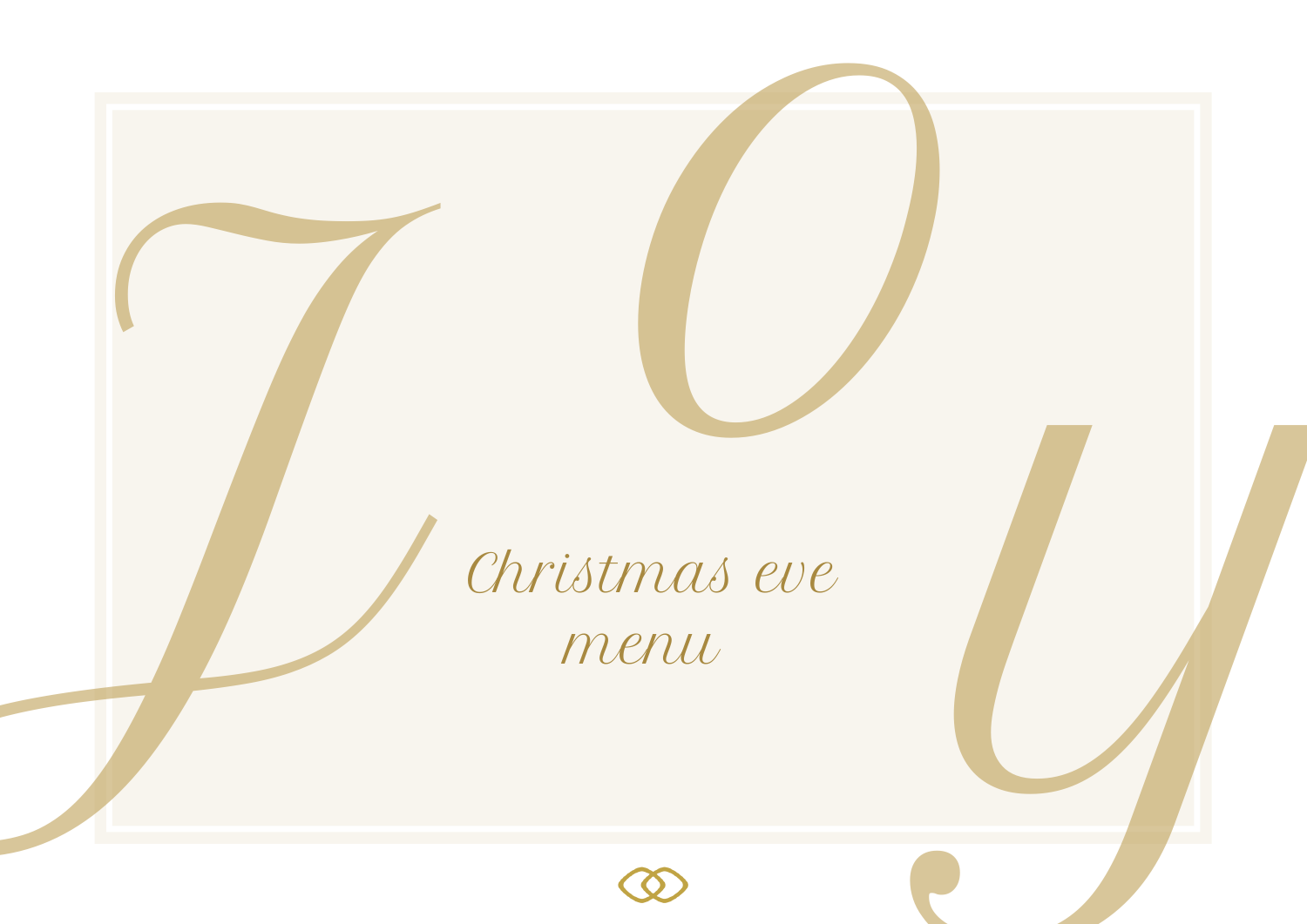# mber 24th, Program of December 24th, 2020

 $6 \, \text{pm}$ 

Management cocktail at the hotel bar Musical entertainment

of pm<br>
Management cocktail of the hotel bar<br>
Musical entertrainment<br>
Trom. 7 pm<br>
Opening of the Christmas Eve buffet<br>
Musical entertainment all evening<br>
Christmas Eve buffet<br>
Musical entertainment all evening From 7 pm Opening of the Christmas Eve buffet

Musical entertainment all evening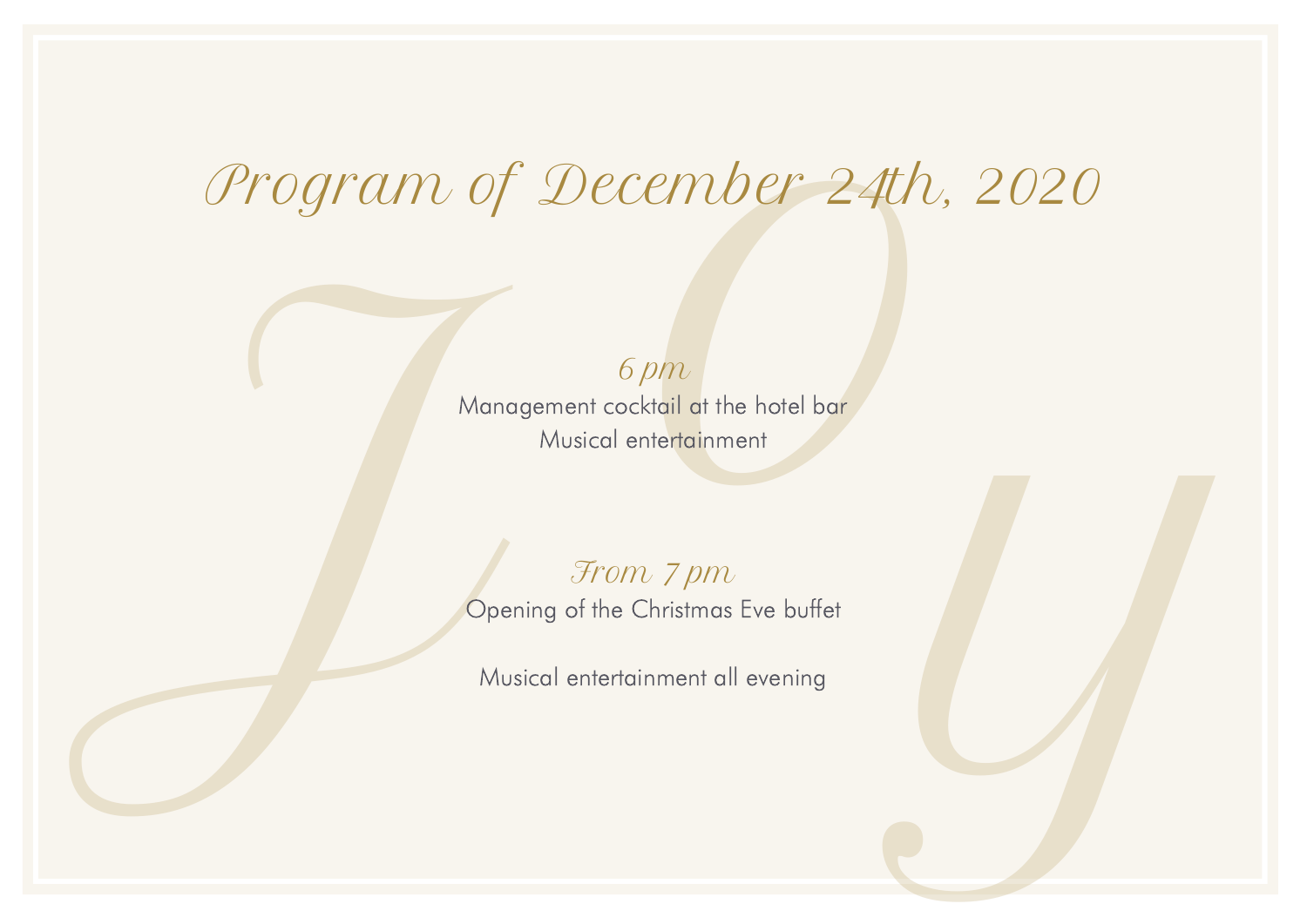# Christmas eve menu

## Salad Bar

Baby leaf salads and herbs from the garden Fresh raw vegetables Assortment of mixed salads: meat, seafood and lobster Cheeses and cold cuts boards

## Fritters and Tempuras

Prawns, Reef Fish & Vegetables tempura Arancini, spring rolls and samosas Tempura soy sauce, wasabi, mayo, chili

## **Barbecue**

Teriyaki Tuna steak Prawns with garlic Grilled squid Black Angus beef with aged mustard BBQ, mushroom, mustard, chimichurri Pineapple chili Mushrooms and truffle arancini sauces Shots of tomato gazpacho with cucumber

# Antipasti

ever members<br>
Electron Control of the Surface Server of the Surface Server of the Surface of the Surface of the Surface of the Surface of the Surface of the Surface of the Surface of the Surface of the Surface of the Surfa Assortment of mezze: Tapenade, sardella Eggplant dip, hummus Yoghourt with mint Feta cheese with oregano Foie gras with gingerbread French snails

## Raw bar

Example and the state of the control is a selected and behavior the control is a selected and behavior of the control in the state of the state of the state of the state of the state of the state of the state of the state Alaska King Crab Legs Smoked scallops Oysters, with shallot in red wine vinegar With yuzu, fresh lime, kaffir lime Mussels "mariniere" Smoked salmon gravlax Beetroot cured mahi mahi Tahitian marinated fish in coconut milk Ceviches with Asian flavors **Tiraditos** Tuna tartare

Cocktail sauce, yuzu mayo, soy, sweet chili, nam jim

Menu: 15.700 XPF per adult / 7.850 XPF per children (5 to 15 years old) Non-alcoholic drinks included (water, fruit juices, soft drinks, hot drinks)

## From the oven

Whole smoked Turkey with cranberries sauce Baked Salmon with lemon Crispy pork belly, spicy sauce Whole duck with honey and vinegar jus Deer filet **Andouillette** Aussie lamb shoulder with thyme, garlic and honey Braised beef cheek

# Pasta and Risotto

Spaghetti or penne pasta Cream, tomato, pesto, truffle Bacon, seafood, mushrooms Vegetables sauces Truffle & mushrooms Risotto Bolognese Lasagna Mac and Cheese